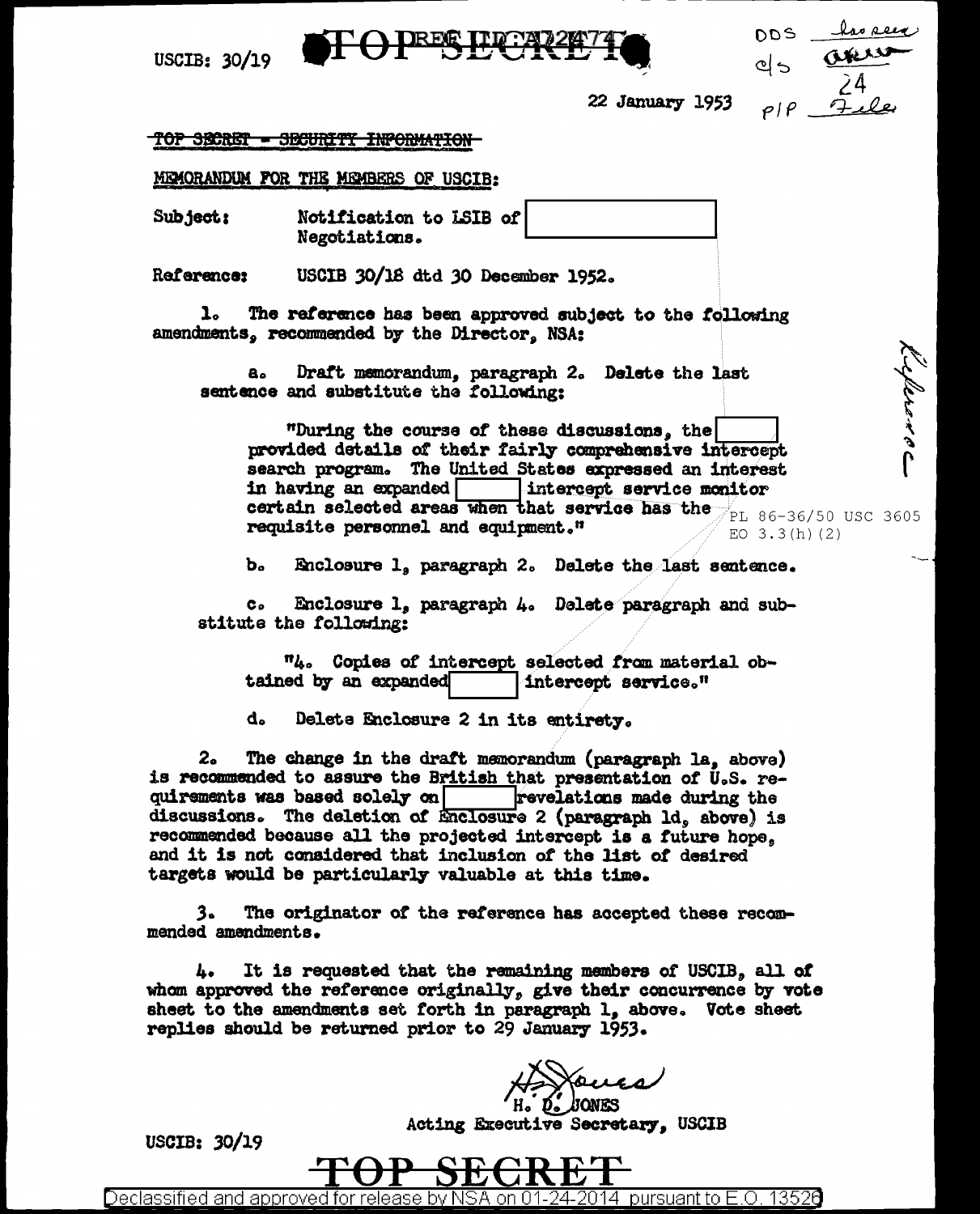

30 December 1952

|                                   |                                                                                                                                                                                                                                                              | PL 86-36/50 USC 3605<br> EO 3.3(h)(2) |  |
|-----------------------------------|--------------------------------------------------------------------------------------------------------------------------------------------------------------------------------------------------------------------------------------------------------------|---------------------------------------|--|
| RAD CRADEM                        | COMIDIAN THRODHAMION<br><b>Read of the company's company of the company of the company of the company of the company of the company of the company of the company of the company of the company of the company of the company of the company of the comp</b> |                                       |  |
| <b>MEMORANDUM FOR THE MEMBERS</b> | <b>USCIB:</b><br>œ                                                                                                                                                                                                                                           |                                       |  |
| Subject:                          | Notification to LSIB of<br>COMINT Negotiations.                                                                                                                                                                                                              |                                       |  |
| Reference:                        | USCIB 30/16 dtd 2 December 1952.                                                                                                                                                                                                                             |                                       |  |

The enclosure, a draft memorandum for the Chairman.  $\mathbf{r}$ ISIB, giving notification of and summarizing negotiations, has been prepared within the Central Intelligence Agency and is forwarded for your consideration by vote sheet.

2. It is requested that vote sheet replies be returned not later than Wednesday, 7 January 1953.

**JONES** 

Acting Executive Secretary, USCIB

Enclosure - 1 As stated.

 $\bar{\mathbf{v}}$ 

USCIB: 30/18

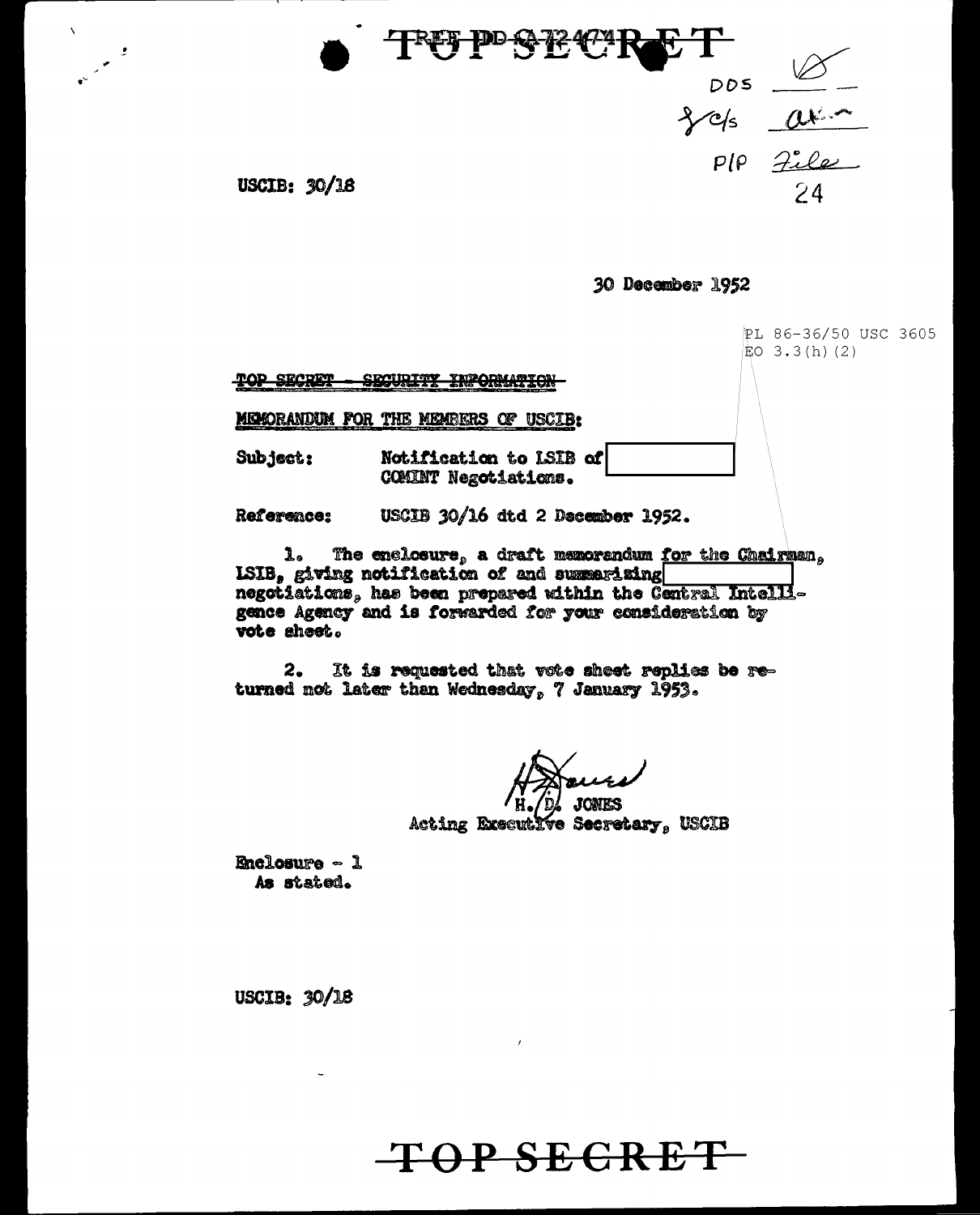### TCT SEC DRAFT

TOP SECRET - SECURITY INFORMATION

**MEMORANDUM FOR CHAIRMAN, LSIB** 

SUBJECT: COMINT Discussions Between the United States and

1. Early in November 1952 a series of discussions with representatives of the culminated in an agreement whereby the United States would supply with items of intercept equipment in exchange for raw traffic intercepted by the and certain products resulting PL 86-36/50 USC 3605 from the processing of this traffic. EO  $3.3(h)$  (2)

2. Attached hereto as Enclosure 1, is a list of the will supply to the United States. Enclotraffic that sure 2 is a list of potential targets which the United States will be able to monitor hopes that an expanded in the future.

3. Although the present agreement calls only for equipment in exchange for raw traffic and selected and products, there is still a possibility of future discussions in which other items, agreed to in Appendix P of the BRUSA Agreement as exchangeable with Third Parties, might be considered for exchange. ISIB will be notified of the course of any such future discussions.

DRAFT

## OP SECRET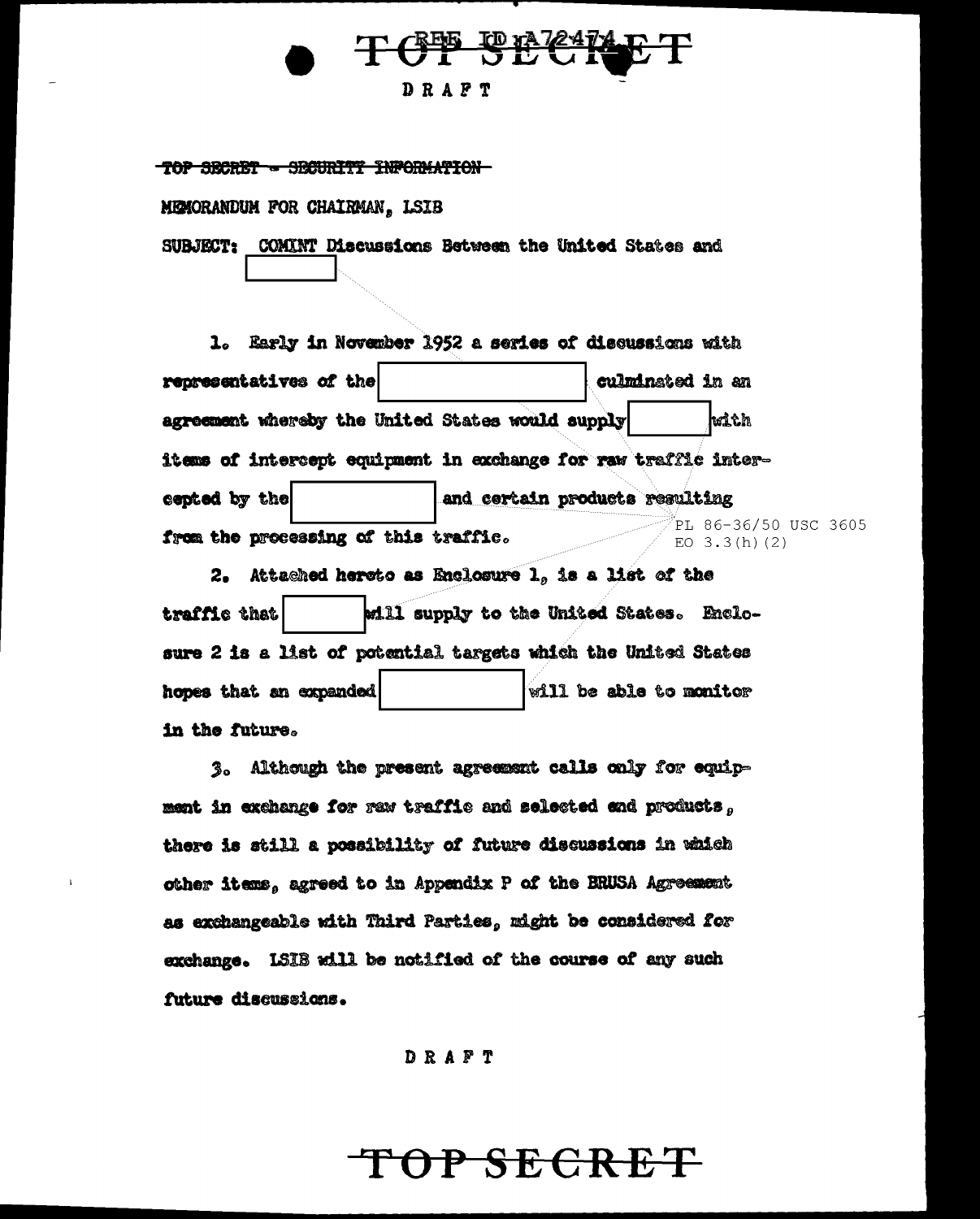

#### DRAFT

4. ISIB will be furnished copies of all material obtained

by USCIB from this agreement through the usual channels.

WALTER B. SMITH, Chairman United States Communications Intelligence Board

#### **Enclosures**

 $\ddot{\bullet}$ 

- (1) Material to be Supplied to the United States
- (2) Items Considered by the United States as Potential Intercept Targets for an

PL 86-36/50 USC 3605 EO  $3.3(h)$  (2)

DRAFT

## TOP SECRET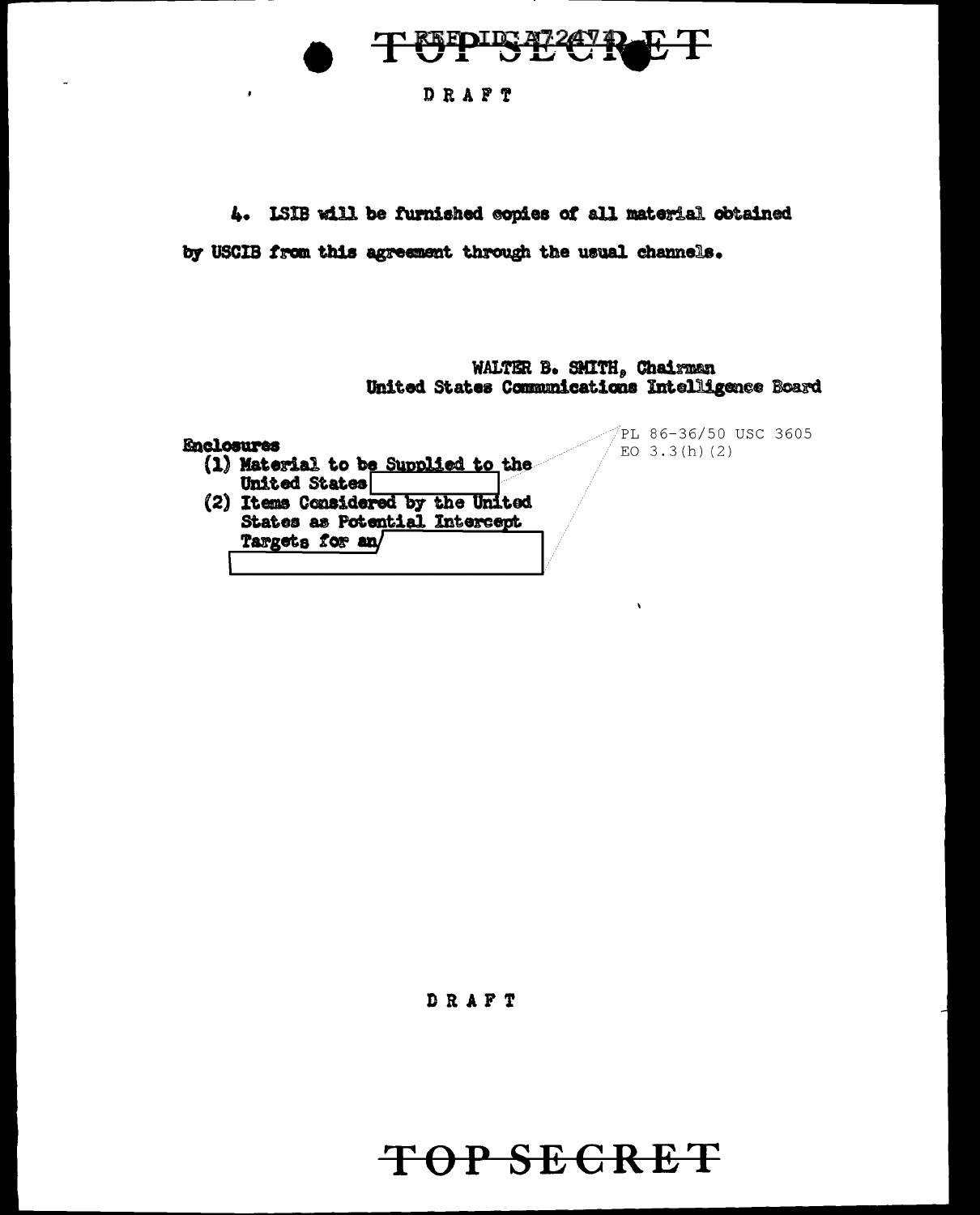

DRAFT

PL 86-36/50 USC 3 PL 86-36/50 USC 3605  $EO 3.3(h)(2)$  $EO(3.3(h)(2)$ Enclosure 1 MATERIAL TO BE SUPPLIED TO THE UNITED STATES BY 1. All messages. operator logs and net diagrams intercepted by from:  $\mathbf{a}$  $\mathbf{b}$  $\mathbf{e}_o$ 2. A daily summary taken from transmissions. (Initially, mas agreed to supply the United States, for a limited period, a daily summary of shipping activity along with copies of all shipping transmissions intercepted. The United States has agreed to study these samples in order to provide the Service with exact information regarding contents required for a daily summary so that, on a more permanent basis, the United States will not need to receive copies of all  $intersents.$ 3. Complete intercept, or a substitute for complete intercept,  $\,$ i transmissions. (In this case,  $\,$ of | Thas offered to supply the United States the initially with complete intercept results over a brief period, plus copies of end products based upon complete intercepts. After studying these samples, the United States whether it can utilize the end products will advise

> L. Conies of Intercept conducted on any of the categories mentioned in Enclosure 2.

instead of complete intercept results.)

DRAFT

## TOP SECRET